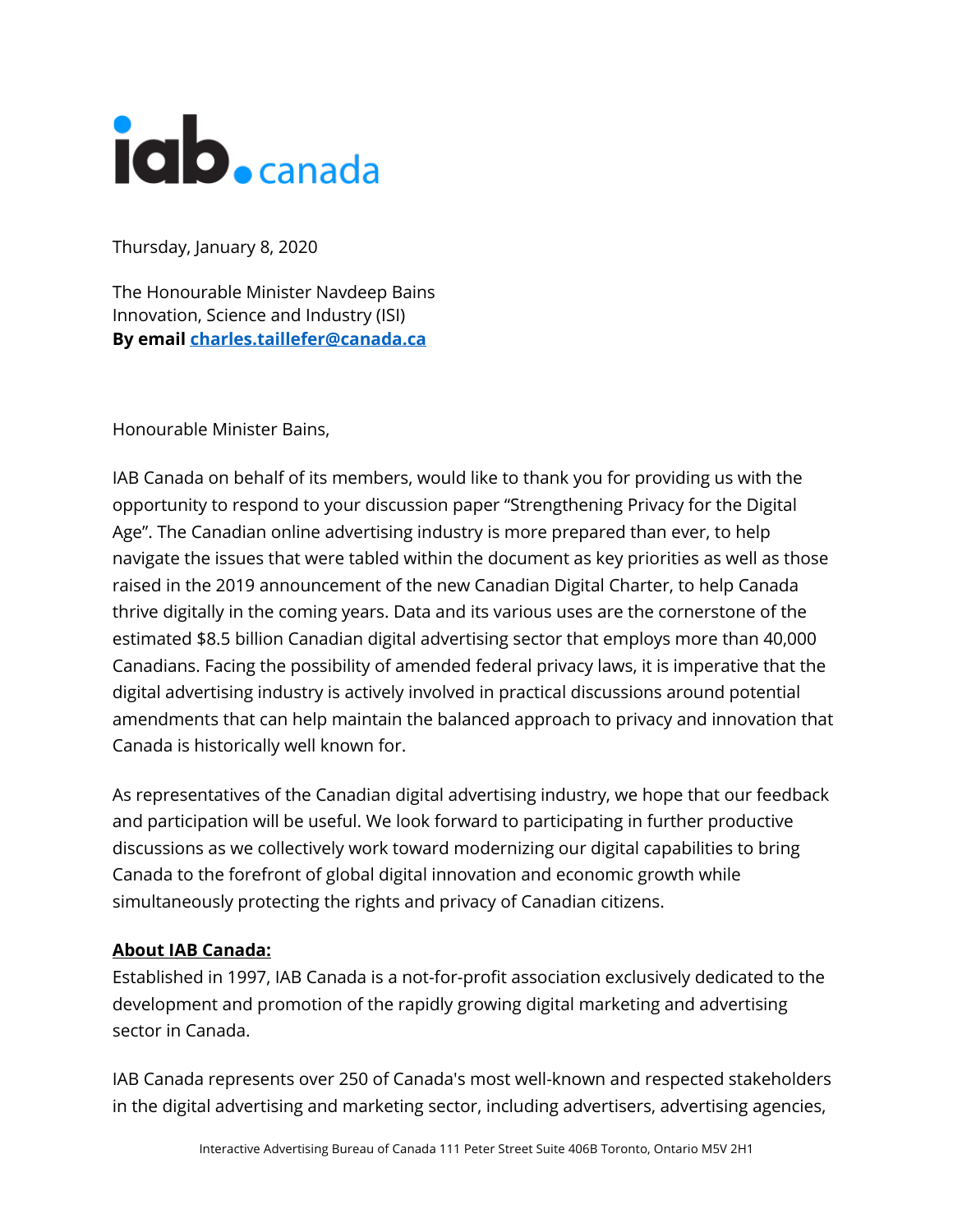media companies, digital media publishers and platforms, social media platforms, adtech providers and platforms, data companies, mobile and video game marketers and developers, measurement companies, service providers, educational institutions, and government associations operating within the space. Our members include numerous small and medium sized enterprises.

Companies in the digital advertising and marketing sector offer a wide range of highly innovative products and services, including valuable service offerings to individual Canadians. This sector is intensely competitive, and the long-term success of our members is fundamentally predicated on their ability to continually design, develop, offer and improve valuable digital products and services.

Our members include numerous small and medium sized enterprises and represent over 80% of the estimated \$8.5 billion industry in Canada. IAB Canada has a long history of creating programs that are designed to promote the responsible growth of the online advertising industry in Canada. Notably, IAB Canada was the founding member of the selfregulatory Ad Choices Program developed to enable industry compliance within the PIPEDA framework.

IAB Canada is the only organization fully dedicated to the responsible growth of digital/interactive advertising in Canada by delivering:

- Globally accepted digital ad standards;
- Advocacy for the Canadian digital advertising industry to the Canadian government;
- Trained human capital, through globally standardized courses, certification and custom workshops;
- Original Canadian digital marketing research; and,
- Information to the industry and enhanced communication between members.

IAB Canada would like to submit comments addressing four core areas of the "Strengthening Privacy for the Digital Age" discussion paper:

- 1. Enhancing Individuals' Control
- 2. Enabling Responsible Innovation
- 3. Enhancing enforcement and oversight
- 4. Areas of ongoing assessment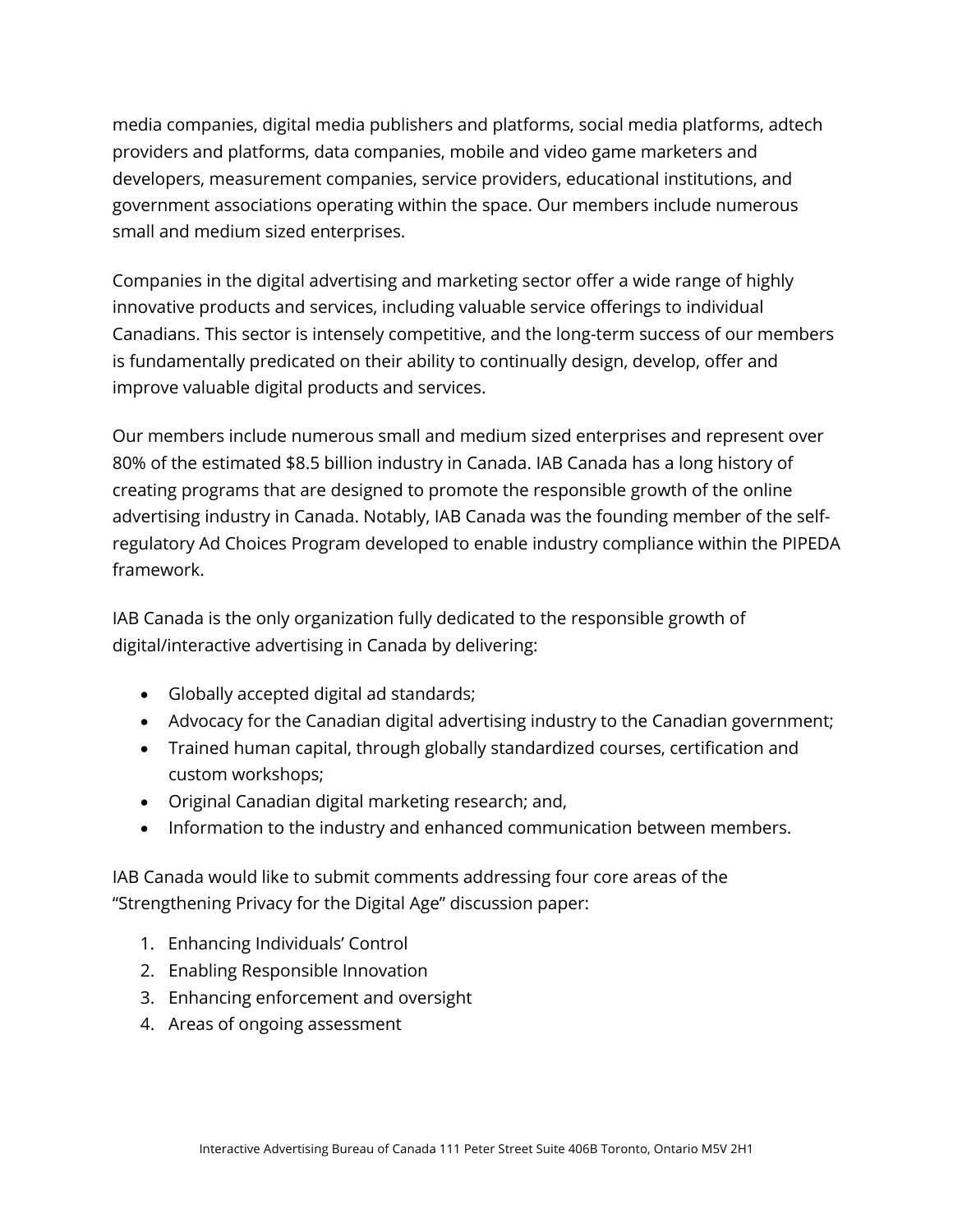# **Part 1: Enhancing Individuals' Control**

The online advertising industry is a complex ecosystem requiring careful technical consideration in order to implement effective mechanisms with the desired policy outcomes. The industry is experiencing rapid transformation due to both regulatory and heated competitive challenges. These changes will inevitably impact the very infrastructure of the digital advertising landscape.

With over 21 years of developing codes, standards and best practices, IAB and its global network are uniquely equipped to develop technical frameworks that are grounded in the reality of digital media transactions while addressing nuanced regulatory compliance. IAB Canada and its members firmly believe in proactively working towards providing citizens with full transparency and choice when it comes to the use of their data for the purposes of online advertising. As founding members of the self-regulatory initiative Ad Choices, we have seen first-hand that citizens respond well to control mechanisms and we have learned a great deal about the importance of user interfaces in the context of driving meaningful interaction and consent.

In Canada and other markets around the world, IAB is on-the-ground solving for privacy requirements that work in the existing infrastructure, while already developing proposals for the future state of the industry that will most likely address many concerns expressed in this document, including the vision for a more standardized and globalized approach to delivering consent.

# **Consent and Transparency**

# **IAB Canada believes in providing consumers with transparency and meaningful control of their data for interest-based advertising throughout the digital supply chain.**

• IAB Canada agrees with the notion of providing increased transparency and enhanced controls to citizens. There has been a significant amount of work done by IAB globally, to create a standardized taxonomy around data purposes that has now been implemented by the vast majority of the ad tech industry. This work was critical towards providing a realistic means to develop enhanced consent management platforms that would allow consumers to opt-out of advertising in an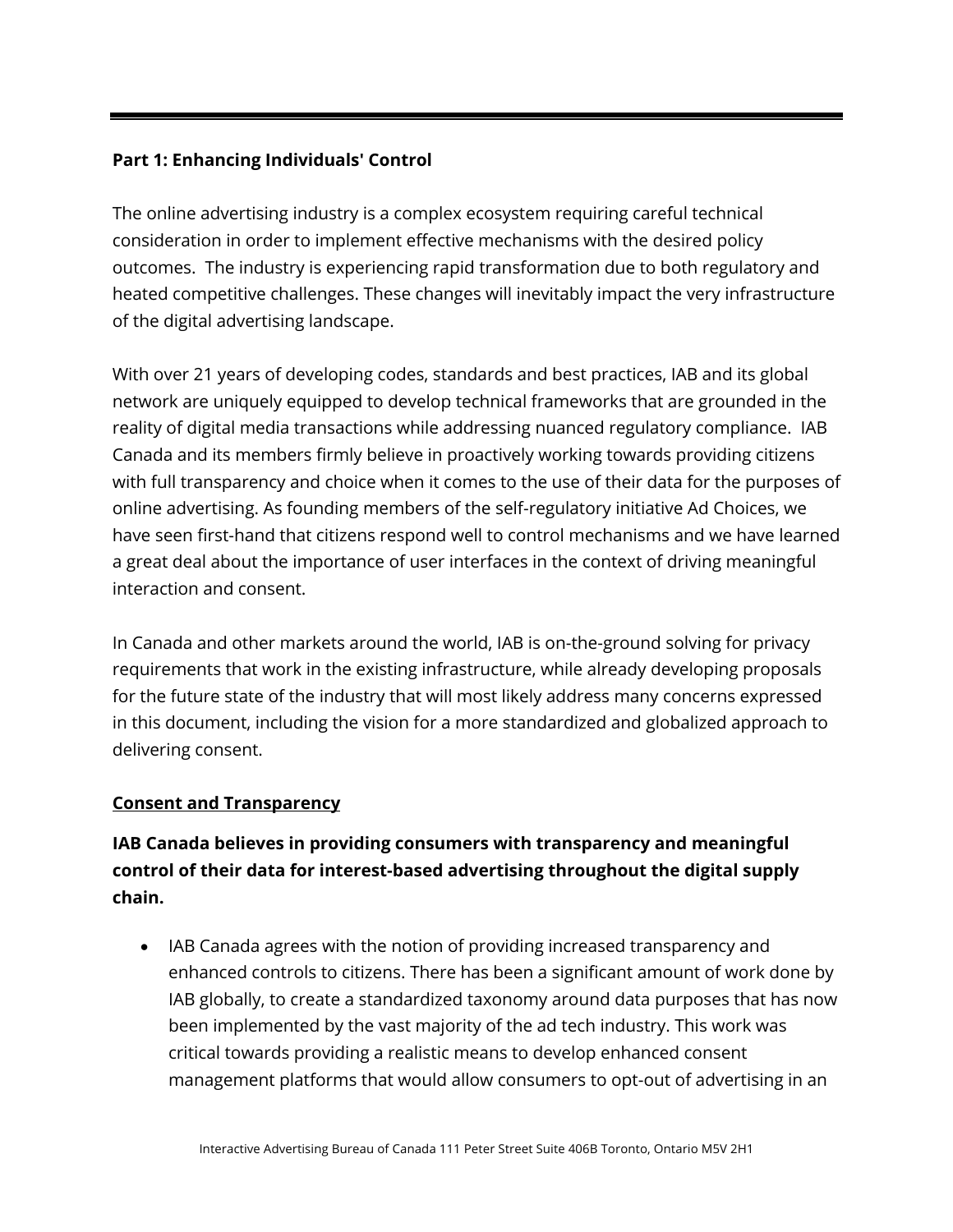informed and transparent manner.

- IAB Tech Lab's technical solution the Transparency Consent Framework (TCF) for example, was implemented widely in Europe to address the GDPR. Working with DPAs across multiple countries, while simultaneously representing numerous stakeholders in the digital space, great steps toward 100 percent compliance has been attained. The TCF is also currently being adapted to aid in compliance within the CCPA framework. The TCF framework has provided citizens with significantly enhanced transparency and control allowing improved navigation of their privacy options while helping the advertising industry stay in compliance with complex privacy legislation.
- In 2019, IAB Tech Lab launched Datalabel.org, a global framework for businesses to appropriately disclose their data source information. IAB Canada believes that this framework provides a tremendous first step towards citizen-facing transparency and that Canadian businesses should be encouraged to participate in this global initiative. Programs like DataLabel.org lay a solid foundation for future downstream efforts to provide citizens with accurate facts around data being used by brands and the online advertising platforms. IAB Canada is working hard to promote the benefits of these programs to our members and will continue to do so in the hopes of increased engagement.
- As evidenced through our work in developing and helping to launch the AdChoices program, IAB Canada has been working with our members to encourage greater transparency and consumer controls. We believe that this inherently improves customer relationships while helping businesses responsibly leverage consumer data to deliver value. As founding members of the program, IAB Canada continues to encourage the modernization of the AdChoices tool to reflect the changing technical realities of online advertising.

### **IAB Canada believes that the "meaning" behind meaningful consent is losing value.**

• As discussed in previous submissions, IAB Canada is concerned around the overuse of express (opt-in) consent mechanisms in the digital media landscape. The sheer volume of consent touchpoints is diminishing the "meaning "of consent and contributing to consent fatigue. IAB has proven internationally, that a more persistent opt-out consent mechanism can deliver appropriate control to citizens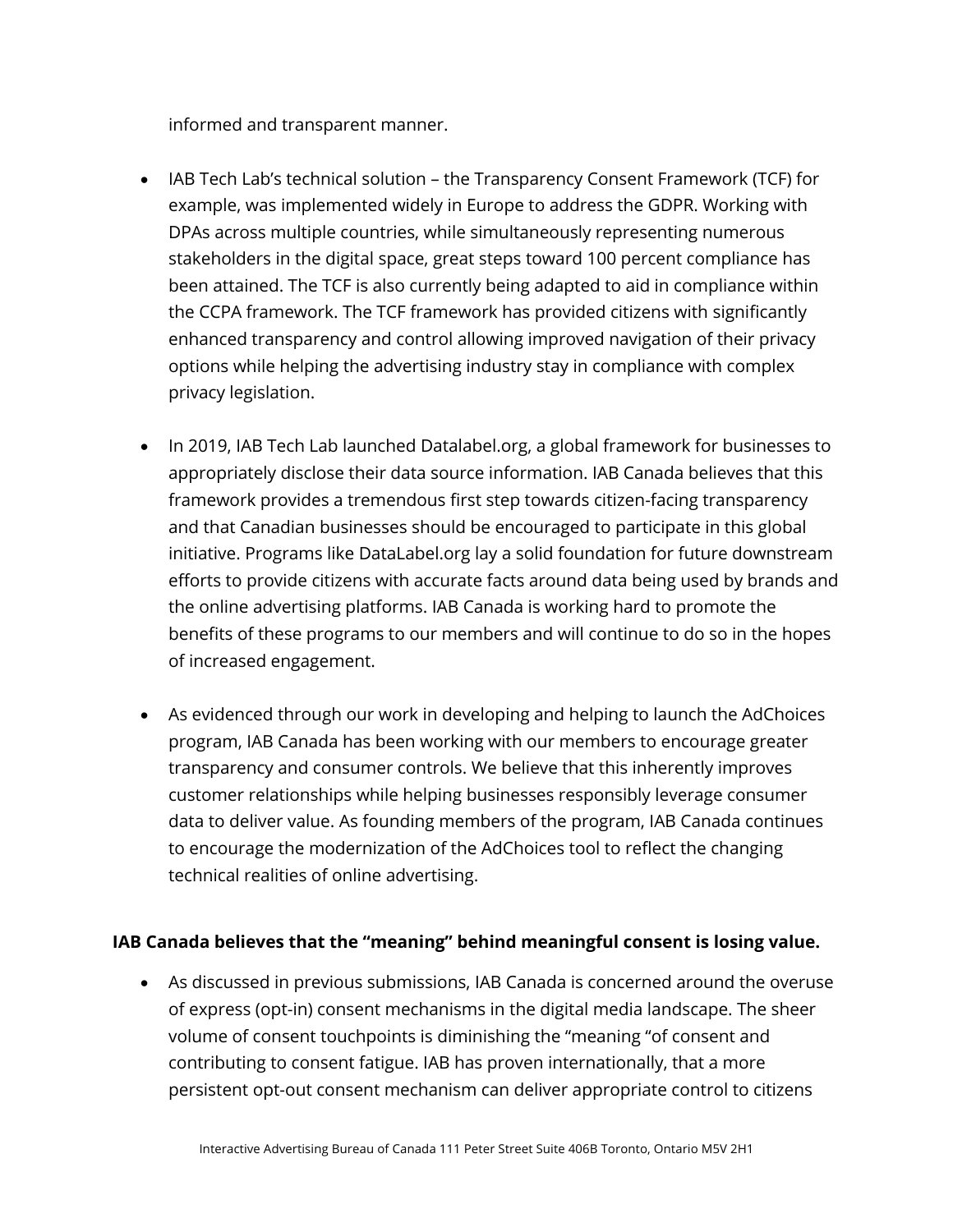while allowing for businesses across the entire supply chain to have greater security around compliance. It is therefore recommended that amendments look towards facilitating the implementation of effective technical frameworks.

- IAB Canada believes there is a significant amount of work to be done in educating citizens about the true value of digital advertising and how it actually works to deliver content and services to each and every Canadian. Canadians must be given an accurate account of how digital advertising works to provide free access to valuable content from music and instructional videos, and more critically, free and democratic access to Canadian journalism. Data-driven advertising is not an Internet phenomenon; it has been and continues to be a fundamental part of Canadian business.
- Significant efforts have been made by IAB Canada and its members to provide citizens with comprehensive rationale around data usage that impacts the various advertising they see.

**IAB Canada is the critical stakeholder, representing the entire digital advertising industry. We remain open to engagement with government in its work to modernize privacy legislation and want to help in the quest to provide solutions that are technically sound for both citizens and the business community.**

### **Data Mobility**

At IAB Canada, we understand that portability and data mobility are very important components of increasing Canadians' individual control and consumer choice. However, it is imperative to remember that although data mobility provides certain advantages, it comes with inherent risks to consumer protection, privacy, confidentiality, cybersecurity, innovation and competition. IAB Canada, and our members, believe that when considering data portability, one needs to examine the process through the lens of both the individual and the business.

At IAB Canada we recommend a system that supports the principle of increased individual control over data and some limited additional choice, but that makes full portability conditional on there being adequate frameworks/infrastructure in place to protect economic growth.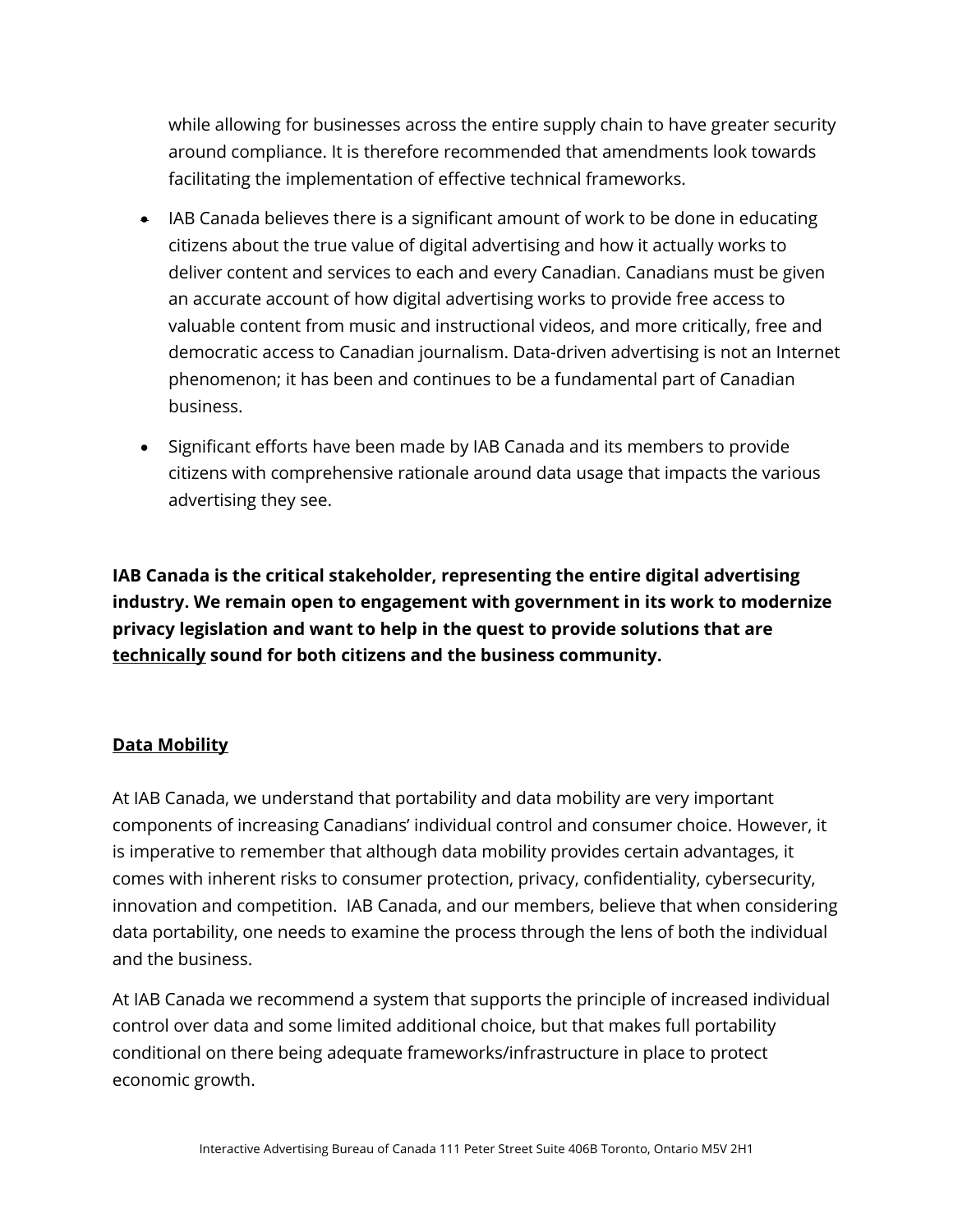This proposed approach will work to achieve the following:

- manage expectations of both individuals and businesses;
- recognize the need for businesses to invest in this area while avoiding unnecessary and excessive business costs;
- provide clear, simple and easily implemented obligations;
- limit uncertainty for all parties;
- allow for phased in approach as infrastructure and frameworks are developed; and,
- allow for the continuation of innovation as other needed frameworks and infrastructures are rolled out.

The introduction of data portability will also attract third party providers. The risk posed to consumers from such third-party providers must be properly assessed to confirm continued protection. IAB Canada believes that it will be necessary to ensure that all parties who might receive ported information remain accountable to the consumers in terms of privacy and confidentiality and maintain appropriate safeguards.

The issue of data mobility is fundamentally about marketplace competition, access to goods and services by consumers, and the creation of favourable conditions for economic growth. It may, therefore, be an issue best explored by sector-specific regulators, and not only through PIPEDA review. Portability is also as much about competition and consumer protection as it is about privacy. Accordingly, ISI may want to consider a role for competition law and the Competition Bureau.

Should a new portability requirement be introduced into PIPEDA, IAB Canada believes it should be targeted and deliberate to meet stated objectives, needs and expectations. For example, contrary to the GDPR model which creates a sweeping data portability right that simply requires organizations to provide data in a "structured, commonly used and machine-readable format" and transmit it directly from one controller to another "where technically feasible", any equivalent amendment in PIPEDA should provide far greater clarity on implementation.

To be meaningful (real for consumers and not overly burdensome for business), there is a need for infrastructure, recognizing that not all necessary infrastructure requirements and frameworks can exist within PIPEDA. There would need to be reasonable verification of the individual making the request and perhaps an opportunity to seek reasonable time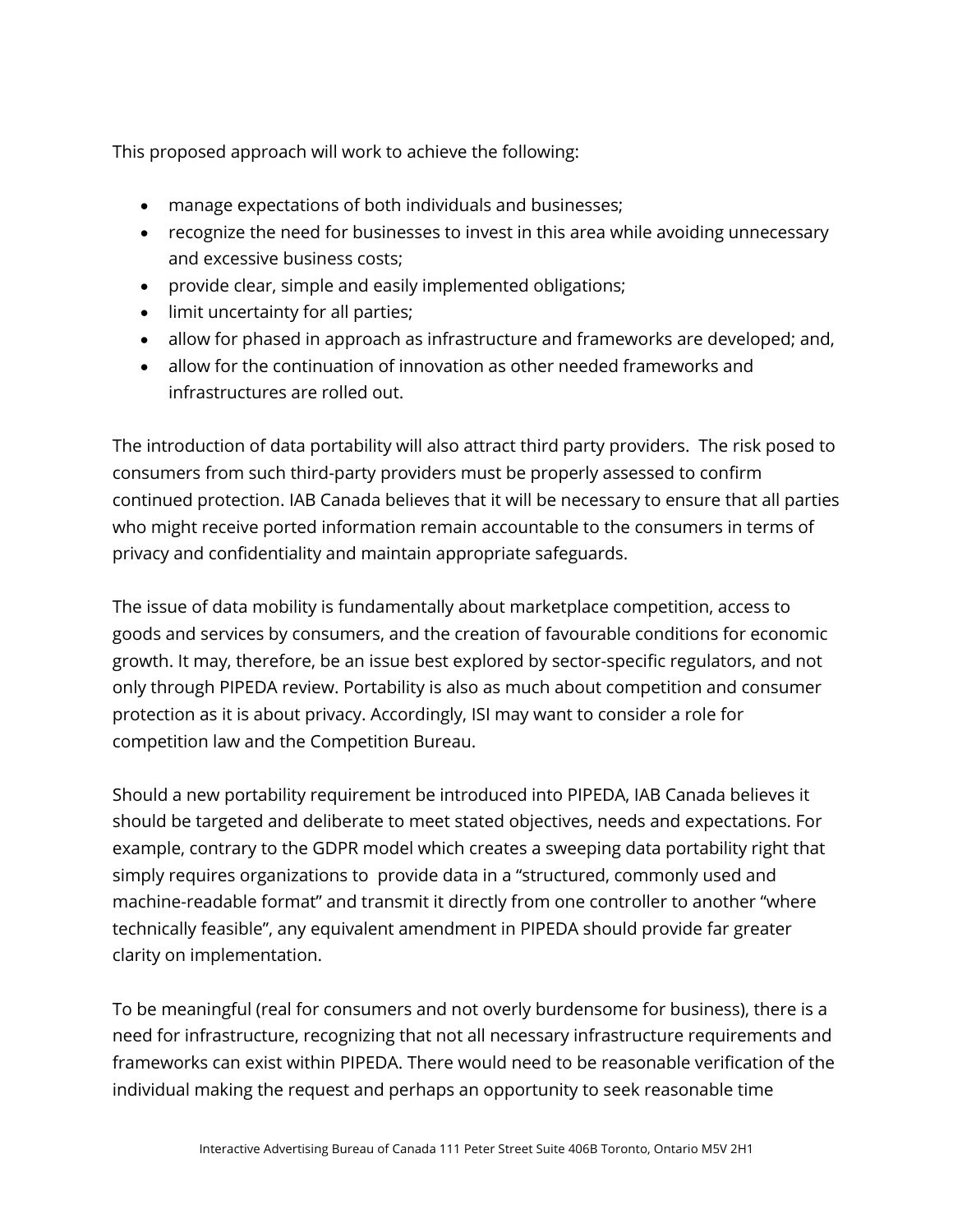extensions for good cause. To be realistic and feasible in practice, the portability obligation would have to be limited to information under the organization's control and there would need to be a clear definition of "standardized digital format" as referenced in the White Paper.

# **Part 2: Enabling Responsible Innovation**

Generally speaking, IAB and its members welcome creative means of enabling responsible data innovation.

For example, IAB Canada and its members would welcome the enablement of data trust agreements. The online advertising industry has a long history of creating both open and closed marketplaces. Historically, these marketplaces have not shared cross-entity data and have been limited to offering advertisers with a trusted selection of publishers and platforms with whom to trade. Data trust agreements could allow competitive coalitions to emerge in the Canadian digital media landscape. Trusts would also allow Canadian publishers to deliver greater scale of content within Canada while significantly streamlining the consent management process for citizens. In order to promote the use of data trusts as a means of achieving competitive advantage, consideration may be given to incentives like cross-entity certification processes, standardized technical solutions and flexible approaches such as streamlined reporting, guaranteed compliance with cross-border regulations and other important factors that are top of mind for risk adverse advertisers.

IAB Canada also supports the development of a co-regulatory model where government regulation and industry self-regulation work in tandem. This dual, collaborative model formally recognized in law would be an efficient mechanism for balancing consumer protections and business needs and complementing the heavy compliance responsibilities of regulators.

For example, organizations should be encouraged to develop tools to help themselves comply with the law. At a minimum, IAB Canada believes that t organizations should be encouraged to develop and follow standards and codes of conduct and self-declare adherence to such, as these are relatively flexible and low-cost instruments. Industry codes of practice and standards should also be recognized as tools that can help organizations ensure compliance with PIPEDA and help demonstrate accountability. Although PIPEDA already offers language that recognizes the important role that the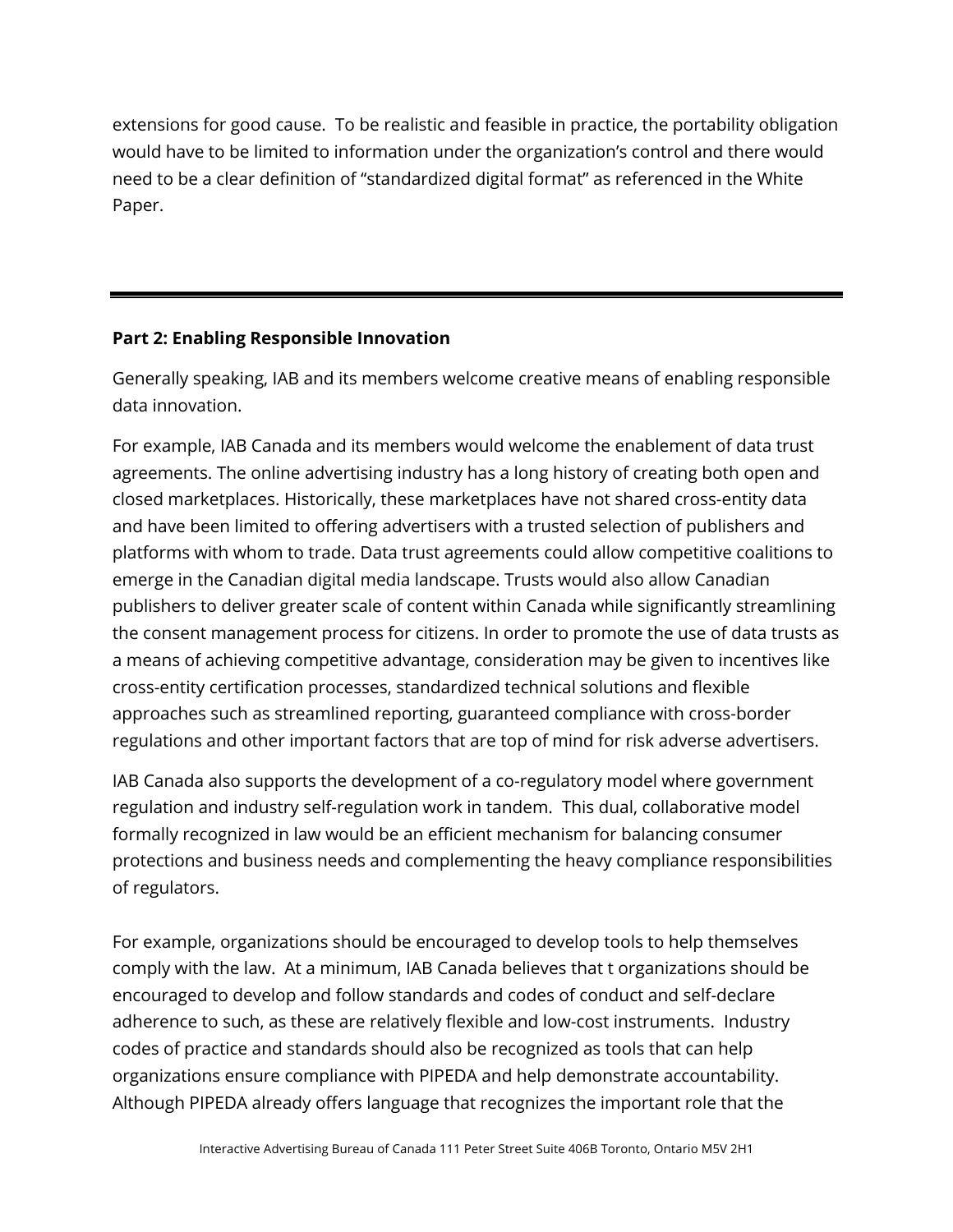Commissioner plays in encouraging organizations to "develop detailed policies and practices, including organizational codes of practice" (section 24.c), the OPC should play a more active and public role in supporting, enabling and recognizing such codes.

IAB Canada recognizes that publicly declaring self-adherence to codes and standards and not following the rules is a risk as with any other self-regulatory scheme. Nonetheless, it must be recognized that while these instruments are voluntary, they operate within a legal environment that holds organizations to account for them through regulatory regimes governing consumer protection, competition, health and safety, labour and environmental protection, as well as common law principles of contract and tort law. For example, if an organization purported to be in compliance with a Code but was not, they could be subject to consequences under the Competition Act (misleading advertising) etc.

Moreover, where necessary, and depending on the sector, additional incentives could be embedded in PIPEDA to require (or authorize) the involvement of a third party to assess and attest to organizations' compliance with such industry codes and standards. Oversight by third parties (e.g. auditors, accountability agents) should, where warranted, be explicitly recognized in law as tools for compliance and enhanced privacy accountability and the third-party approvers themselves could be approved by the Standard Council of Canada.

The process, criteria and requirements for approving such certifications would need to be devised by ISI with input from the OPC and the Standards Council of Canada. These certifications of enforceable codes and certifications should act to shield companies from any random investigation by the OPC, without a reasonable cause to investigate.

IAB Canada believes that the OPC should not be given the authority to proactively review adherence to the certification of enforceable codes and standards (without it being connected to an investigation on reasonable grounds), contrary to what is suggested in the White Paper. This would be for the certification body and accountability arm to do.

IAB Canada is confident that a co-regulatory approach – rather than a strict policing approach - would better incentivize organizations to take on more ownership of their privacy compliance efforts; reduce the workload and resourcing needs of the OPC; and foster increased collaboration between the regulator and industry in true co-regulatory fashion. To further incentivize organizations, participation in certification schemes should also be required to be taken into consideration when deciding on an appropriate remedy following a non-compliance event.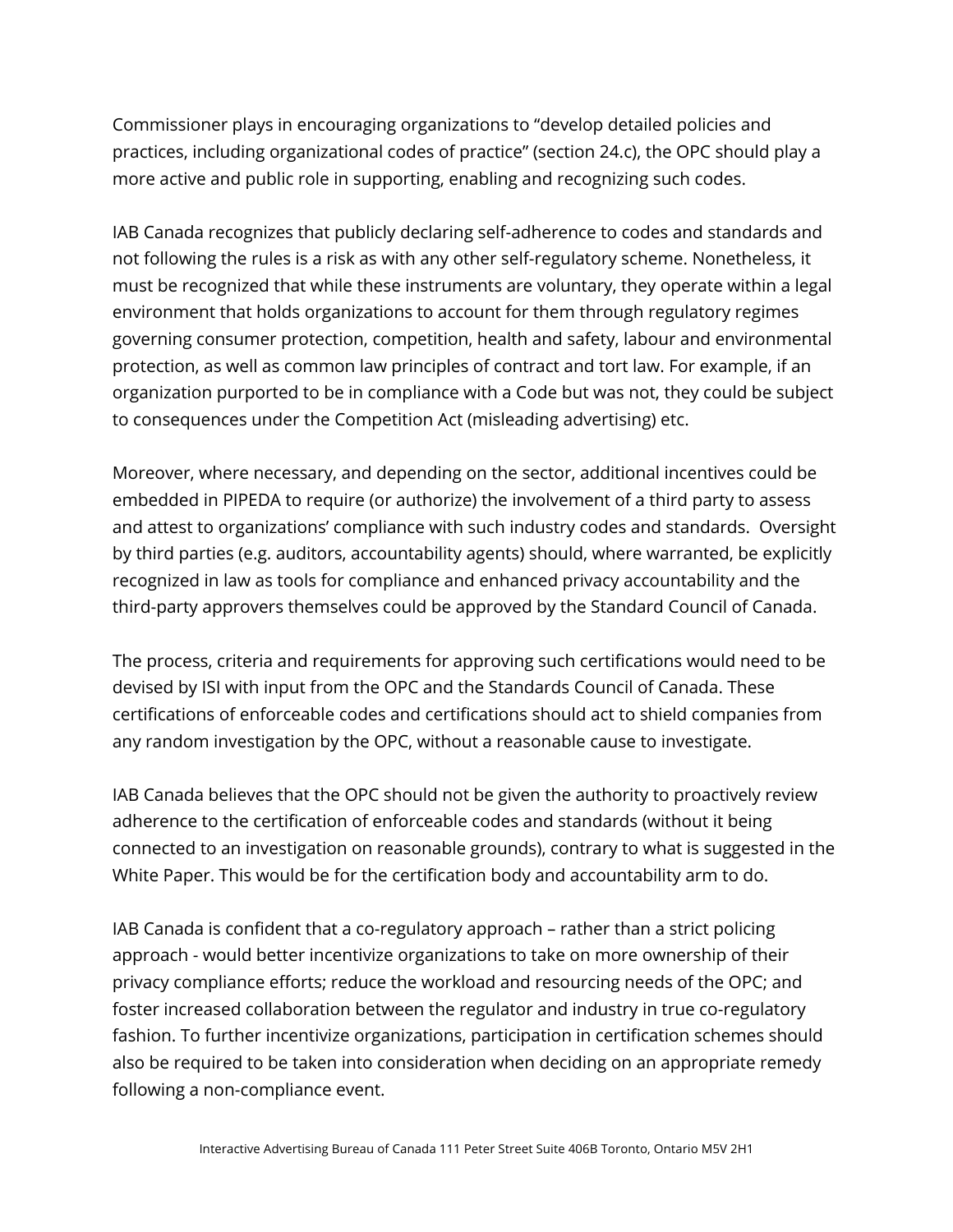IAB also recommends that any PIPEDA amendment to this effect should not prescribe specific codes or standards, but rather, formally recognize the importance of such tools as a way of enhancing compliance with privacy law.

Moreover, the actual development of codes of conduct or standards and any related certification programs should involve industry in a substantive way. ISI should work with stakeholders to determine which activities or areas warrant collective effort around standards and codes of conduct and in particular which of those require a formal certification recognized by ISI and the OPC and facilitated by the Standards Council of Canada and select third-party accreditors.

### **Part 3: Enhancing Enforcement and Oversight**

In general, IAB Canada would like to see a more collaborative effort between the OPC and the business community to ensure a meaningful and more robust enforcement regime particularly in a regulatory sphere that is so rapidly evolving. In light of the uncertainty and unpredictability of the market, Canadians and organizations would benefit most from a collaborative model that allows the regulator to play an active part in helping enable creative and well-balanced solutions, rather than police activity that risks alienating responsible actors in the marketplace.

The ombudsperson model has, and can continue to work, and we believe that its effectiveness will suffer if we try to turn it into more of a prosecutor and enforcer. Recognizing the four key components of an effective enforcement regime described in the White Paper, IAB would rather see OPC place greater emphasis on its role as educator and advisor. As examples:

The OPC should earmark resources for public campaigns and the development of easy-touse and publicly accessible toolkits. These would target consumers and businesses and could follow some of the best practices in the UK, the EU and Australia.

The OPC should publish all findings in a timely way to provide more adequate guidance to businesses in Canada and report more transparently, in a consistent and ongoing manner, on items such as the number of times they have used their audit powers, initiated investigations based on reasonable grounds, used any formal powers, etc.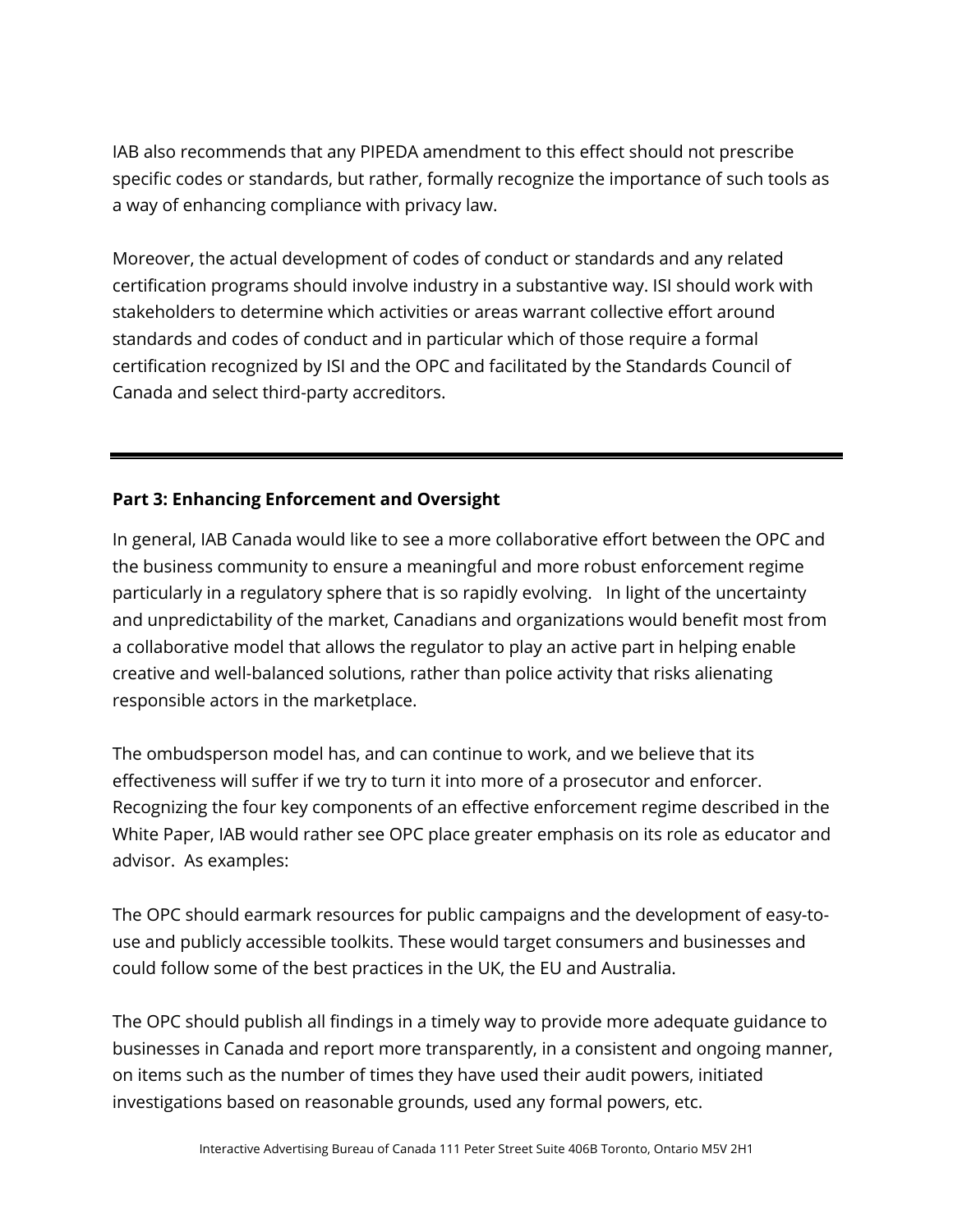The OPC should seek to make increased use of stakeholder communities to help inform policy directions and identify areas ripe for the development of new guidance, codes, certification schemes and research. Other perspectives, including that of ISI and/or the Standards Council of Canada, should be involved in the process. ISI could help ensure a more balanced view taking into account organizations' business needs, while the Standards Council can assist in developing codes and standards that are more practical, predictable, actionable and measurable. A structured approach to the development of guidance to ensure meaningful input by all stakeholders would also prove valuable.

Having the OPC play more of an advisory role would certainly be welcomed by wellmeaning organizations seeking non-binding, advance opinions and guidance from the OPC in order to assist in their innovation and development efforts by providing greater certainty and predictability, without fear of being the subject of a surprise investigation. However, such a role would only be workable if more formal structural and procedural measures are in place to separate the advisory arm of the OPC from its investigation arm.

When PIPEDA alone may not be sufficient or there exists a desire for consistent rules for specific sector or activity, industry codes or standards could be developed and recognized in legislation. It is essential that certification remain a voluntary action by business to meet business needs.

More opportunities should also be found for the OPC to engage in external collaboration with industry. For instance, the OPC should become more actively involved in enabling the development and recognition of industry standards and codes of conduct (as described above) and participate in innovative mechanisms such as regulatory sandboxes and the like.

To the extent that the OPC is afforded with more enforcement powers in PIPEDA, these should be carefully counterbalanced by express articulation of rules of natural justice and procedural fairness. While flexibility of process may work in an ombud's regime where conciliation and resolution are the ultimate aims, fairness demands more certain and predictable rules when rights and obligations of the parties may be seriously impacted by an adversarial process. Enhanced powers of investigation, order-making and public interest naming should only be used in a manner proportionate to the conduct of the parties and their level of cooperation.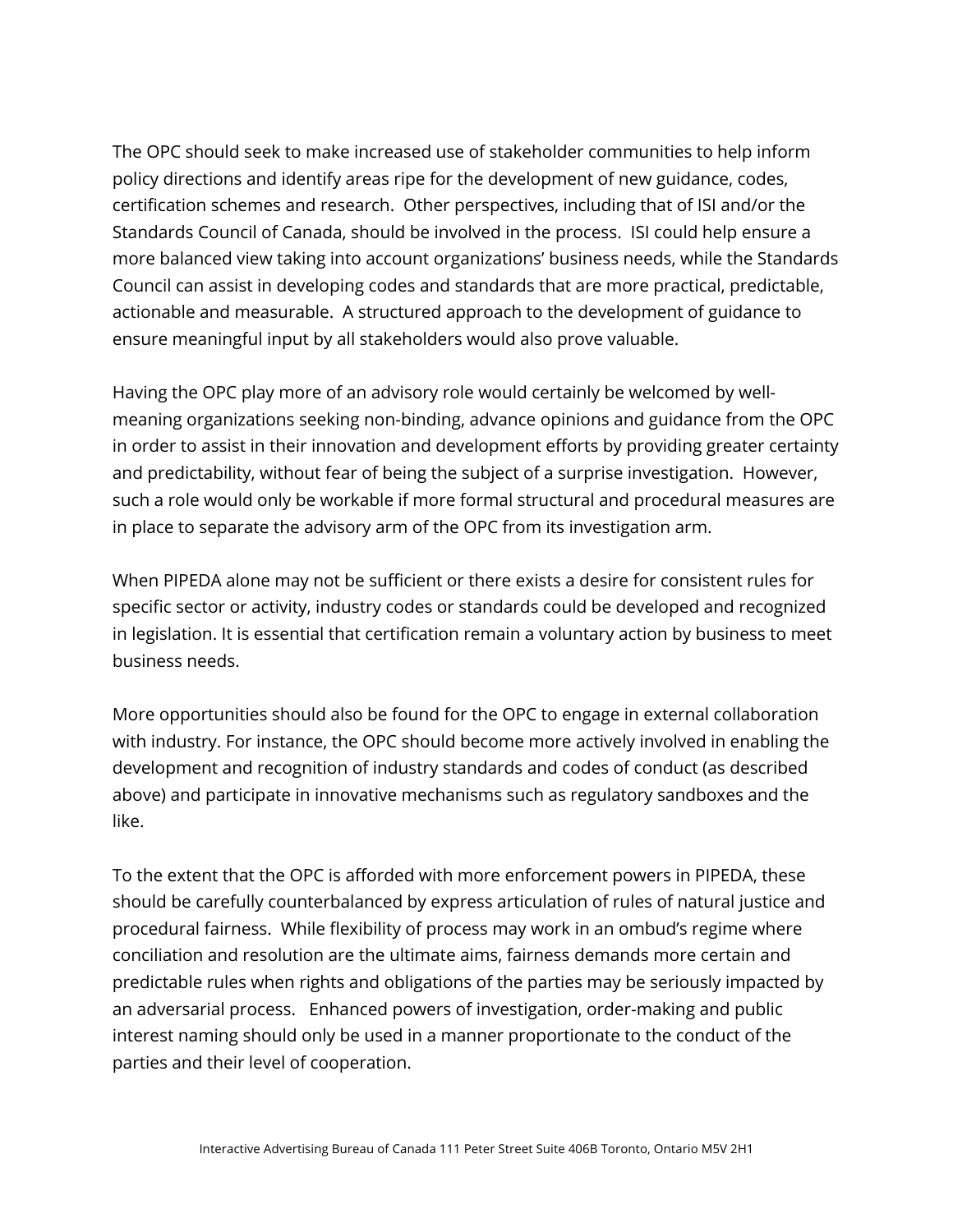In terms of financial consequences, PIPEDA already contains the possibility for courts to award statutory damages to compensate individuals, and for the Attorney General to pursue criminal offences under the Act for the most egregious violations that may lead to fines or imprisonment.

Should a regime of administrative monetary penalties also be introduced to dissuade bad behavior in the marketplace, it should be accompanied by specific ranges, along with a clear articulation of mitigating and aggravating factors to limit their arbitrariness. Serious thought must be given to whom is best placed to impose such penalties. From the perspective of expertise, impartiality and Ministerial accountability, IAB believes that other regulators, such as the Competition Bureau, would be better placed than the OPC to enforce monetary penalties against bad actors that wreak havoc in the marketplace.

Serious consideration must also be given to the quantum of fines, given the real risk of stifling innovation as organizations will be hesitant to innovate for fear that they could unintentionally contravene PIPEDA. Fines should also be administered on a sliding scale that takes into account such things as size of the organization in terms of its revenue and capacity to pay. IAB Canada and its members would caution against GDPR-like penalties of 4% of global revenues that have created significant deterrent to data driven innovation in the EU. We believe there should be a more proportionate approach in Canada.

### **Part 4: Areas of Ongoing Assessment**

### **Specific challenges to SMEs**

The cost to comply can become crippling to an organization and with each legislative amendment comes additional financial burden. Most of all, it is SMEs that are bearing the brunt of it. Barriers to comply include limited financial resources as well as staff with limited knowledge of privacy requirements and best practices.

IAB Canada represents many of these small businesses and strongly believes that the Government must find ways to make it easier for them to not only comply with PIPEDA, but to also become trusted organizations in the spirit of enabling them to grow and compete.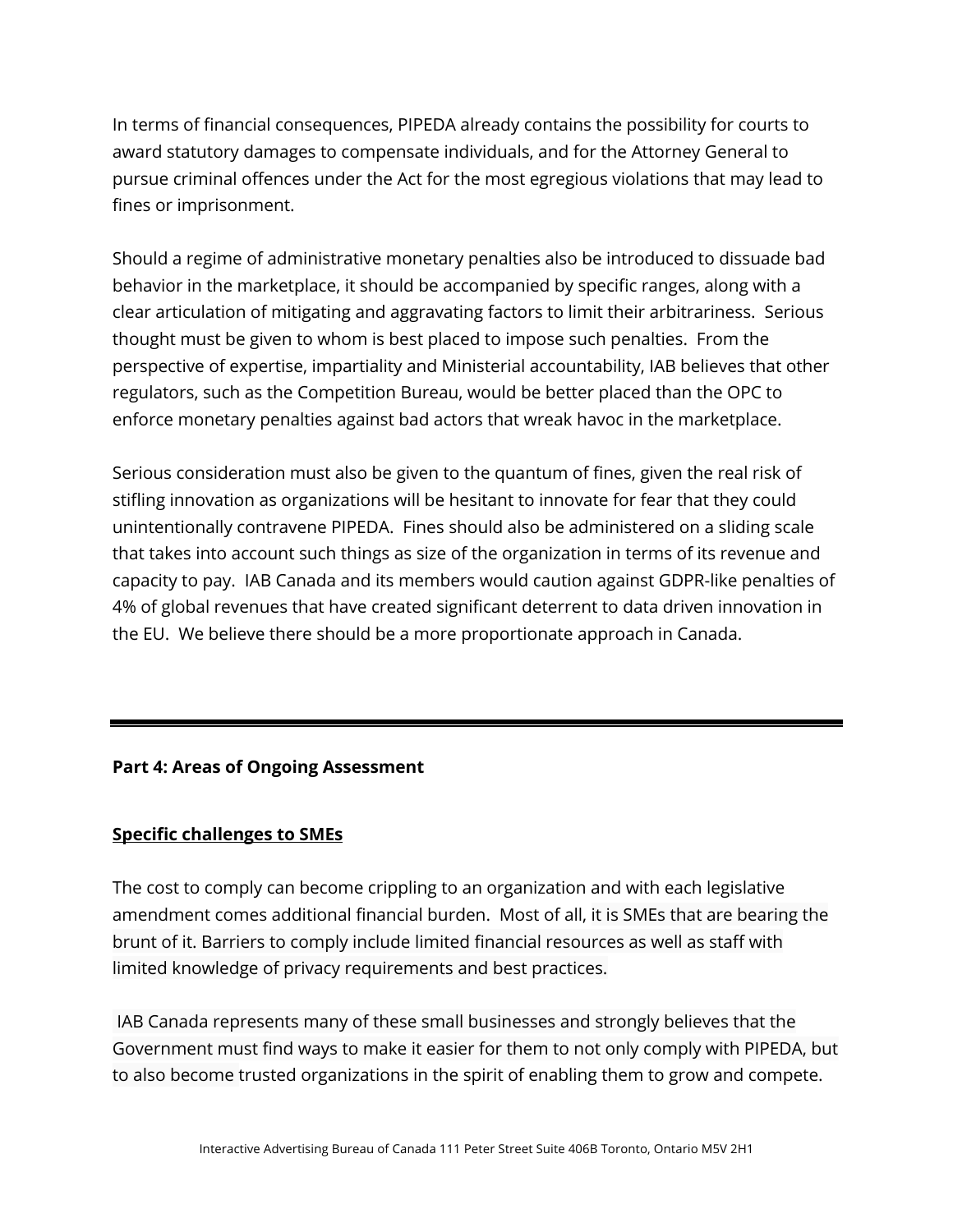Following are some suggestions to lowering the barriers to compliance for SMEs in particular:

- The OPC should have practical resources and tools specifically designed for SMEs. This could include the creation of a roadmap and practical materials/toolkits that can be used to support SMEs with limited resources. The OPC should also look at developing more targeted education and outreach programs.
- The Government should also consider tax incentives for SMEs to certify to codes or standards in order to reduce the cost of compliance. Tax incentives should also be considered for those organizations who manage these code or standards so they can be provided to the SMEs at a reduced cost.

While we recognize that some of these suggestions would require government wide support, they would provide the much-needed relief from some of the financial burden and constraints organizations face in complying with laws and regulations.

### **Proposed Redrafting of the Law**

While there are certain challenges in applying PIPEDA's fair information principles in today's highly dynamic data environment, it is clear that overall the statute has worked—and continues to work—as an elegant and effective model for organizations to respectfully treat personal information in the course of developing and offering highly innovative and valuable services, products, and features. PIPEDA remains particularly effective today because it was drafted in a technologically neutral and sectoral-agnostic fashion and is well-suited to address the seemingly novel privacy considerations that may be raised by new technological developments.

IAB Canada and its members believe that PIPEDA is not entirely broken and that the current framework provides sufficient protection to consumers and businesses. However, should PIPEDA be revised, we would insist that industry be consulted and involved in the process beyond this submission. IAB Canada is well positioned to work with ISI and the OPC to ensure that the digital economy in Canada is not brought to its knees by regulation. We propose a working relationship between Government and Industry where our members can feasibly adapt their practices within any new consent framework that may come into effect.